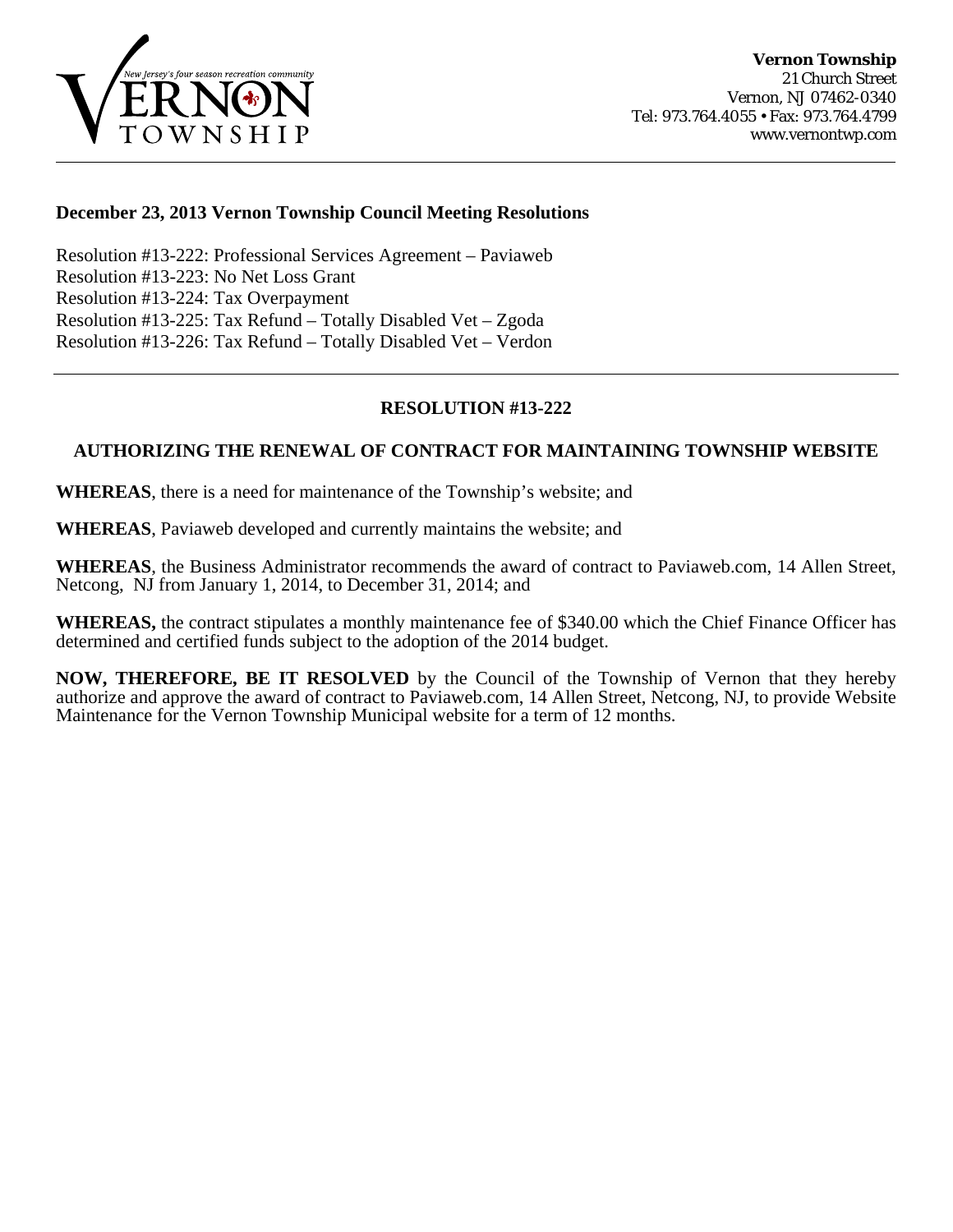## **RESOLUTION #13-223**

### **GRANT AGREEMENT BETWEEN**

## <span id="page-1-0"></span>**VERNON TOWNSHIP (Name of Grantee) AND THE STATE OF NEW JERSEY BY AND FOR THE DEPARTMENT OF ENVIRONMENTAL PROTECTION**

### **GRANT IDENTIFIER:**

### **GOVERNING BODY RESOLUTION #13-223**

The governing body of Vernon Township desires to further the public interest by obtaining a grant from the State of New Jersey in the amount of approximately \$354,960.00 to fund the following project:

#### No Net Loss Grant

Therefore, the governing body resolves that Vic Marotta or the successor to the office of Mayor is authorized (a) to make application for such a grant, (b) if awarded, to execute a grant agreement with the State for a grant in an amount not less than \$354,960.00 and not more than \$354,960.00, and (c) to execute  $\Box$  any amendments thereto  $\boxtimes$  any amendments thereto which do not increase the Grantee's obligations.

\*The Township Council of Vernon Township authorizes and hereby agrees to match 0% of the Total Project Amount, in compliance with the match requirements of the agreement. The availability of the match for such purposes, whether cash, services, or property, is hereby certified. 0% of the match will be made up of in-kind services (if allowed by grant program requirements and the agreement).\*

The Grantee agrees to comply with all applicable federal, State, and municipal laws, rules, and regulations in its performance pursuant to the agreement.

## **RESOLUTION #13-224**

## **TAX OVERPAYMENT**

## **WHEREAS, A DUPLICATE PAYMENT** was made on the Fourth quarter **2013** taxes; and

## **WHEREAS,** such payments created an **OVERPAYMENT.**

 **NOW, THEREFORE, BE IT RESOLVED** by the Council of the Township of Vernon, County of Sussex, State of New Jersey, that it hereby authorizes the Township Treasurer to issue check for said overpayment and the Tax Collector refund said overpayment of taxes on the following account:

| <b>BLOCK</b> | LOT | <b>NAME</b>                             | <b>AMOUNT</b> | <b>OUARTER</b>  | <b>LOCATION</b> |
|--------------|-----|-----------------------------------------|---------------|-----------------|-----------------|
| 230.23       | 36  | Core Logic                              | \$1605.28     | $4^{\text{th}}$ | 18 Woodland Dr  |
|              |     | (Re: Phillips, Kenneth L $\#22138214$ ) |               |                 |                 |